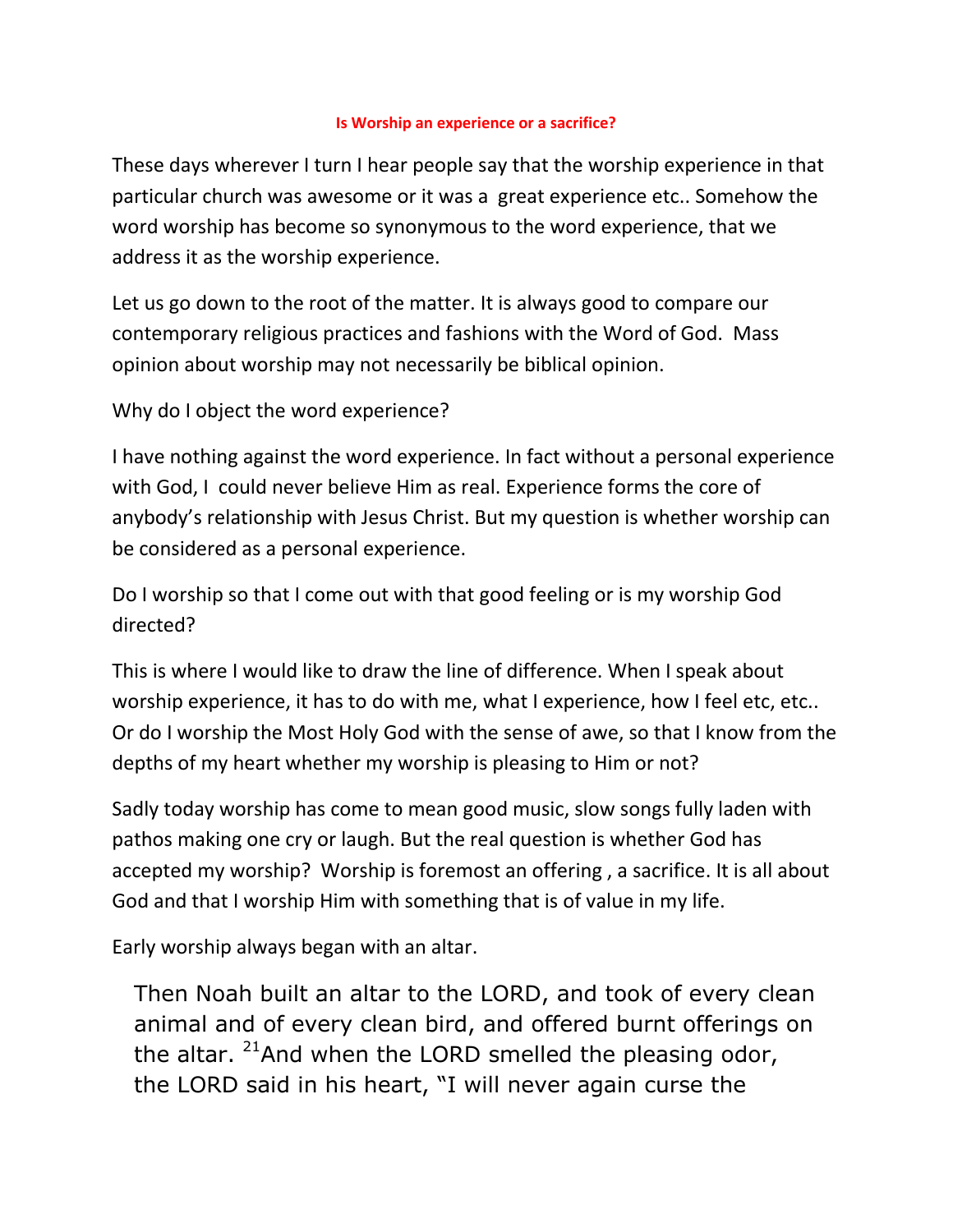ground because of humankind, for the inclination of the human heart is evil from youth; nor will I ever again destroy every living creature as I have done. Genesis 5,20-21.

True worship ends with the approval of God. God rejected the offering of Cain, for the attitude of his heart was not as right as Abel's. Time and again I am surprised at people who lead worship on the stage and yet keep living on such decayed lifestyles of porn watching. Will such worship ever go over the roof? I know this is a very sensitive issue, but from the word of God we should know clearly that God abhors sinful living. Yes we are washed by the precious Blood of the Lamb, but that does not give us the licence to go on living in daring sinfulness.

Please read the following passage carefully. Yes this is from the Word of God, written by Amos the prophet.

I hate, I despise your festivals,

and I take no delight in your solemn assemblies.

22 Even though you offer me your burnt offerings and grain offerings,

I will not accept them;

 and the offerings of well-being of your fatted animals I will not look upon.

- 23 Take away from me the noise of your songs; I will not listen to the melody of your harps.
- 24 But let justice roll down like waters, and righteousness like an ever-flowing stream. (5 : 21-24)

This is the Lord speaking to His own people, who think they are doing a service to Him, by singing beautifully. But God commands them to take away the noise of your songs.

My friend, my question to you is this, "What does God think about your worship?" He expects that every person worships Him in Spirit and Truth. What about the truth of our hearts? Do we dare to lift up our hands and sing praises to the Lord and yet persist in the double life of continuing sin? Jesus made it